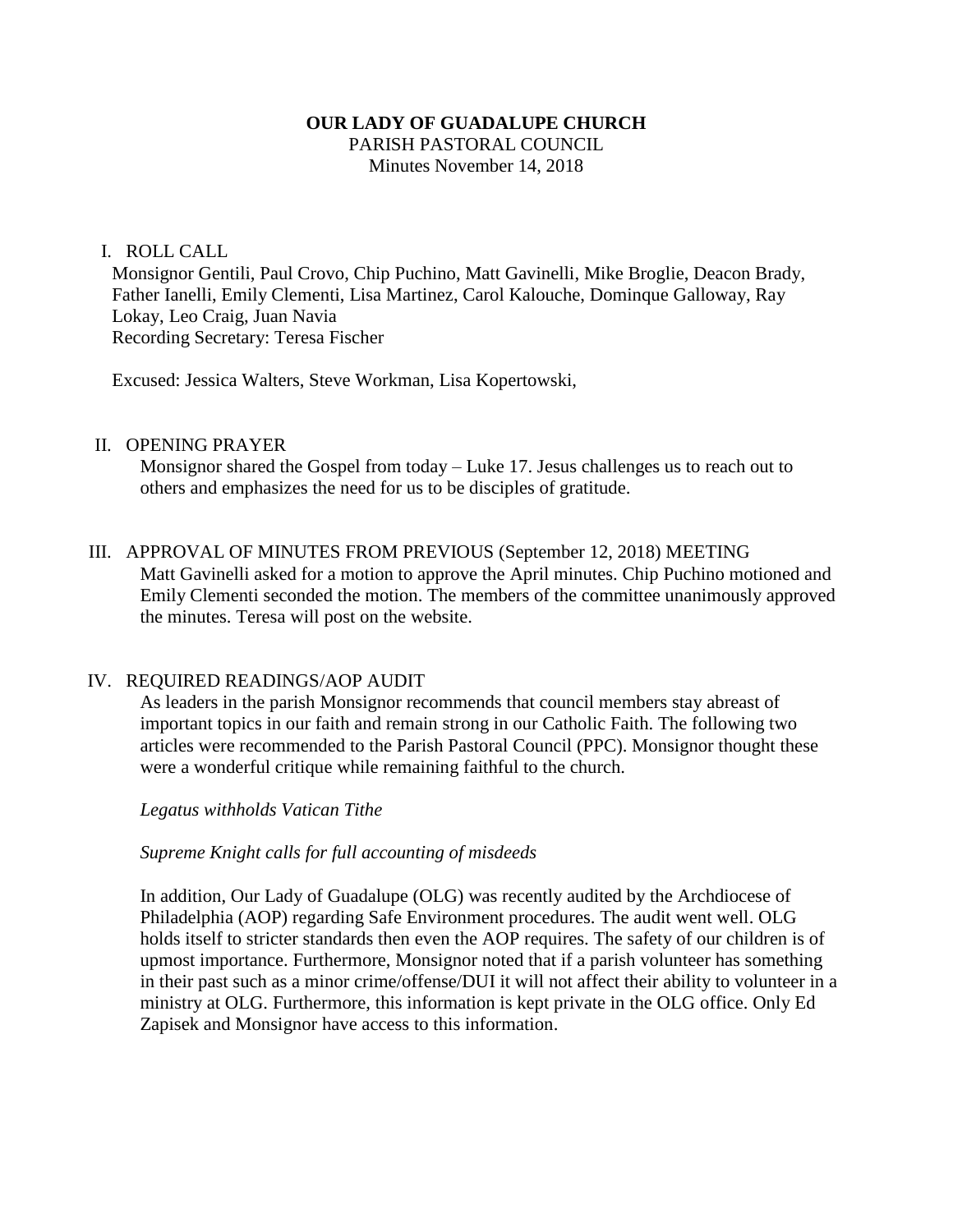## V. YOUTH MINISTRY UPDATE

Youth Ministry has experienced an excellent start to the year. Attendance at both the high school and middle school youth groups is increasing weekly. Blaze has eight girls and Little Flowers has 14. The First Family Night was held for the first time in October and was not greatly attended. Lisa is hoping attendance will increase in Advent. The Live Nativity will be the weekend of December 15 and 16. In January 2019, Lisa Kopertowski, Father Ianelli and several high school and college students will attend World Youth Day. The youth group will be attending the Steubenville Youth Conference in June 2019.

#### VI. RELIGIOUS EDUCATION AND ADULT FAITH FORMATION (AFF) UPDATE

On December 17 Emmy Award Winning Actor Frank Runyeon will perform his play "The 3 ½ Stories of Christmas" to the PREP children and their families. All parishioners are invited. The Women's Advent Breakfast sold out and has 215 attendees. AFF is hosting two Advent groups for parishioners to join. There are five adults and six youth in the RCIA program.

OLG should know in January 2019 if it has received grant approval for the Director of Hispanic Ministry. This is a three-year position that is fully covered by the grant.

AFF is handing out books before all the Christmas Masses and needs help with distribution. This will provide a nice opportunity to welcome guests, provide them with a gift and answer any questions.

In addition, Monsignor was sad to report that Jessica Walters, OLG Director of Religious Education (DRE), is resigning effective early January 2019. Under the direction of Bob Weikel, a job search committee for the new DRE is being formed.

## VII. SECURITY RECOMMENDATIONS

The parish has an emergency policy but in light of the recent shooting in Pittsburgh and vandalism at OLG, security has become a top priority. Bob Weikel is coordinating a new safety and security team. This team will reevaluate our current plan, work with local police and implement the new policy. This past week an email from Monsignor was sent with the subject "Security at OLG". Several parishioners have reached out to Monsignor in response to this email including several who have prior experience with law enforcement and security. Ray Lokay was selected as the Parish Pastoral Council (PPC) representative on this committee. Monsignor commented that the Buckingham Police are involved and investigating the recent vandalism at our parish. OLG will continue to have a have a police presence at all Christmas and Easter masses.

## VIII. EVANGELIZATION SUBCOMMITTEE UPDATE

o Organizational Review Sub-Committee Under the Direction of Bob Weikel, ministry budgets are complete. In addition, SOPSs have been completed for the Parish Life Center (PLC) including the kitchen.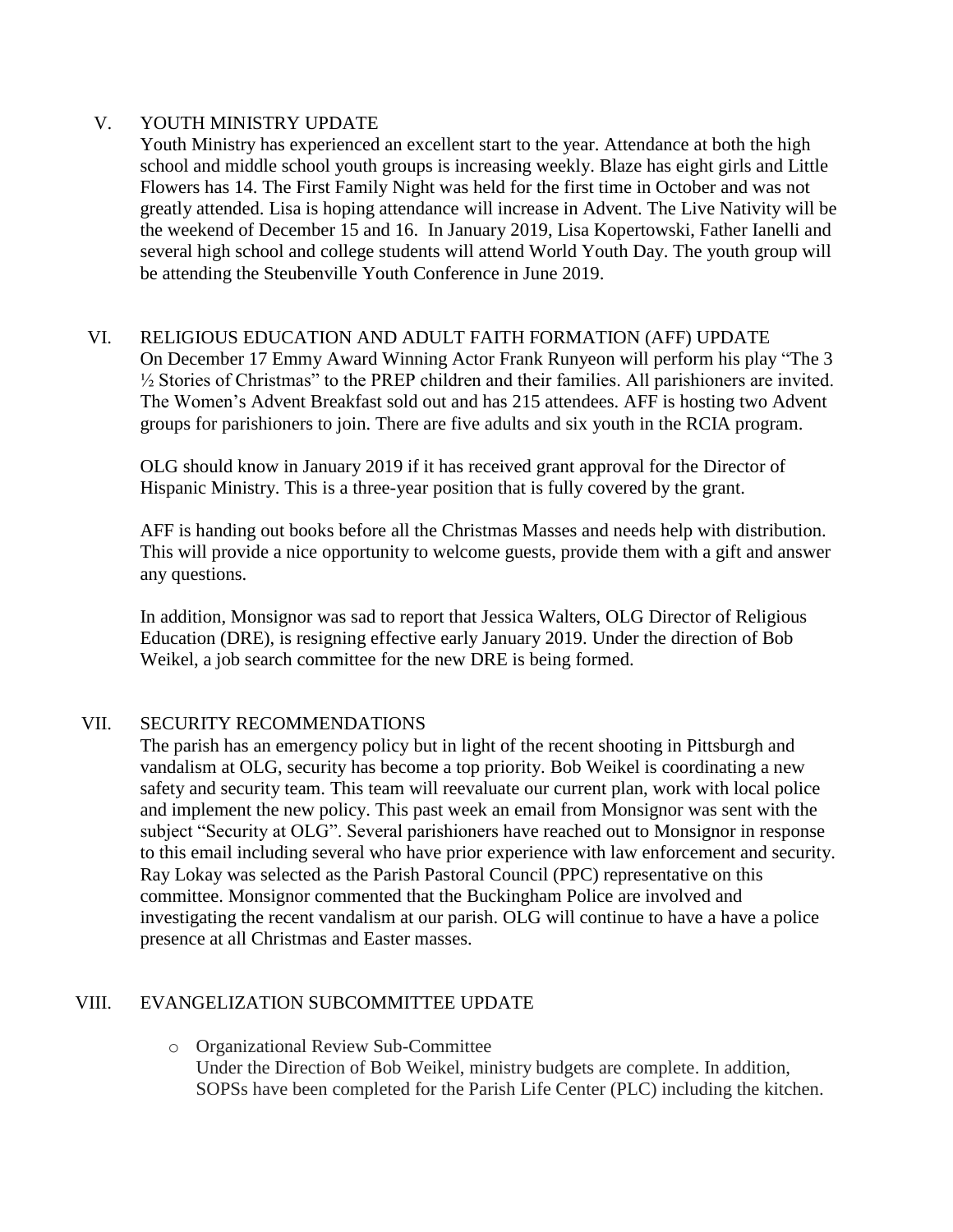Joe Balaza has trained all of the staff on the use of the kitchen and ministry training has begun. Before using the PLC kitchen, all staff and ministry members need to complete the training and sign the appropriate SOPs.

o Outreach Update – Deacon Brady

Deacon Brady and the Evangelization Committee are working on several initiatives. The committee has decided provide a modified version of the revamped Hospitality and Greeting Ministry for the Christmas Masses this year. The new plan includes having 10 to 12 "OLG Ambassadors" at each of the Christmas Masses. The goal is to make all visitors, particularly those who visit OLG just once or twice a year to feel welcome and appreciated. The grand plan will be launched in January and will include training sessions for those interested in becoming OLG Ambassadors. The PPC discussed inviting parishioners to join this ministry via an invitation from the clergy and through the bulletin. . The rollout for the entire plan will be on Ash Wednesday.

In addition, the Evangelization Committee recently sent a Flocknote inviting recipients to experience the OLG Difference. Deacon Brady received positive feedback and noted the high open rate. During advent, the OLG videos will be sent to parishioners. These videos clearly portray the OLG Difference.

#### o TECHNOLOGY UPDATE

■ Flocknotes

Since the Flocknotes sign up weekend in October; the parish has captured cell phone numbers for more than 500 parishioners. This will allow the parish to text (as well as email) which will enhance parish communication. Flocknote analytics show that the most read recent communication was Monsignor's letter on safety. The staff is fully functional with Flocknotes and ministries are beginning to utilize.

**COLG Technology Plan** 

Steve Workman has drafted a technology plan for the parish and Monsignor would like to form a Technology Team. Possible members of the team include Frank Dolski, Dante DeAnnuntis, Teresa Fischer, and Dan Kearns. Dick Clark will serve as a financial advisor to team. The PPC will recruit new members to this team (and possibly a leader will emerge) who have experience in social media, live streaming, cameras, large screens, etc.

#### IX. MINISTRY WEEKEND, NOVEMEBER 3 AND 4

The recent Ministry Fair went well and there were 64 signups for various ministries. Mike Broglie noted that a major part of the fair's success is the hard work of Katie Mullen and the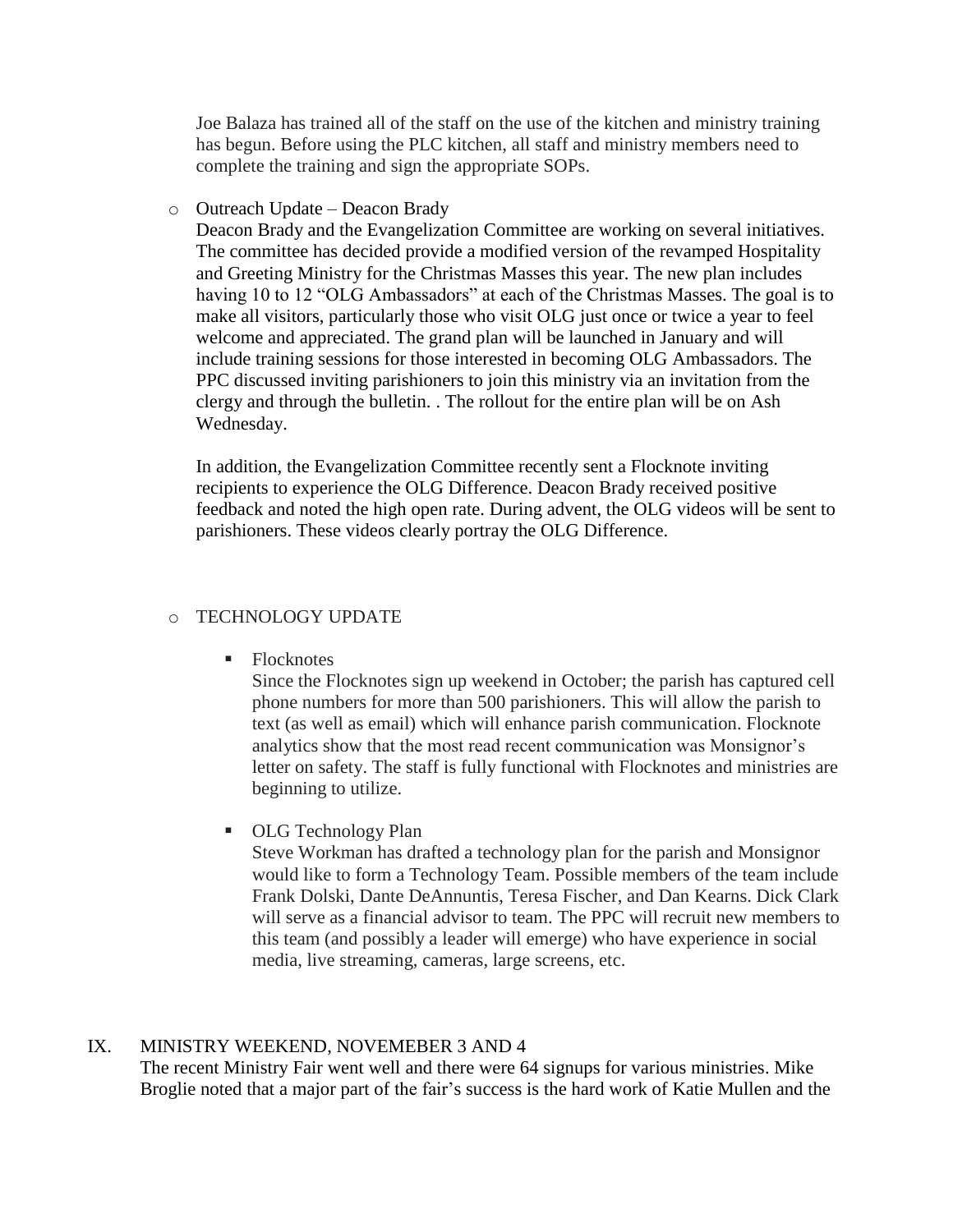Hospitality Ministry. PPC members mentioned that the Narthex was very crowded and discussed other options for the ministry fair including holding in the courtyard or PLC. This has been discussed with previous councils and Monsignor explained the format for the fairs. He emphasized that parishioners are welcome to join ministries at any time and the purpose of the three fairs is to highlight the various ministries and welcome and greet new parishioners. PPC discussed having lanyards for ministry leaders and PPC members. A revised format should remain a part of future discussions.

# X. SOCIAL AFFAIRS COMMITTEE

- o Comedian Johnny Beehner will perform in a sold-out show on Friday, November 16 in the PLC.
- o A successful parish golf outing was attended by 55 golfers in October.
- o On Sunday, December 9 the Social Committee is hosting "Milk and Cookies with Santa" after all Masses in the PLC.
- o Although the goal of these social events is to bring our community together, the Social Committee has contributed more than \$3K to OLG.

# XI. LITURGY COMMITTEE UPDATE

Father Ianelli and the committee recently met and reviewed 40 Hours, which included a powerful Benediction in the courtyard for the close of 40 Hours. Parish is participating in Called by Name, the AOP program to promote vocations to the priesthood. Upcoming liturgical events include Advent/Christmas as well as the Feast Day of Our Lady of Guadalupe on December 12. Monsignor is grateful to this committee and their commitment to making our liturgies beautiful.

## XII. FINANCE COMMITTEE UPDATE

The Director of Youth Ministry is asking for part-time secretarial support. The parish is still trying to reach the weekly collection goal of \$32K each week. The two percent balloon interest rate with the AOP is up for negotiation in June 2019. Church attendance head counts were down in October but head counts and giving were up in November, despite issues happening with the Catholic Church throughout the world.

Monsignor added that collections are up 7% from last year and collections are 7.5% over the projected goal for this fiscal year. The hope is that we will reach \$32k by 2020. The PFC may need to investigate other fundraising options if the parish does not make its projections. On the local level, OLG continues to grow disciples and follow the Lord. The Stewardship Campaign Appeal will be an indicator of how OLG is doing.

o Stewardship Appeal The Stewardship Campaign Appeal has received an excellent response